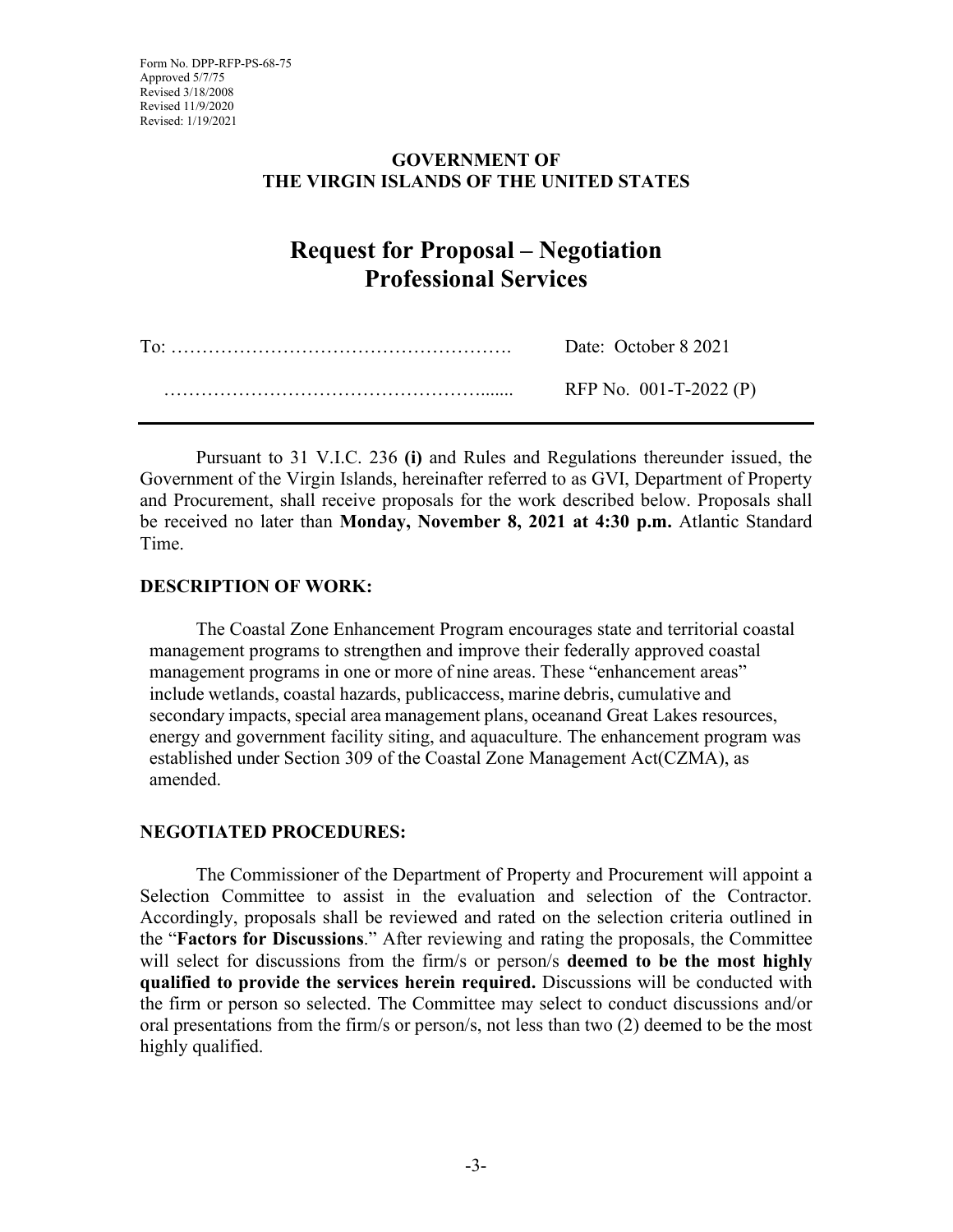Form No. DPP-RFP-PS-68-75 Approved 5/7/75 Revised 3/18/2008 Revised 11/9/2020 Revised: 1/19/2021

## **FACTORS FOR DISCUSSIONS**

Selection criteria will include **(i)** Professional qualification, registration, and general reputation of principals of the firm or person; **(ii)** the extent to which the firm or person specializes in or has provided services of a type and scope similar to the hereunder; **(iii)** familiarity with the location (s) in which services will be performed; **(iv)** project approach and capability of meeting schedules; and **(v)** quality of performance on other similar projects. **Proposals will be evaluated according to the following criteria and weight at a minimum: (a) responsiveness of proposal (technical capability); (37 points); (b) proposer's qualifications (22 points); (c) proposer's experience (20 points); (d) cost proposal (bid price) (15 points); and (e) references (6 points).**

The Selection Committee may, at its option, request any or all proposers to participate in on-site or virtual interviews.

## **NEGOTIATION:**

The Selection Committee shall recommend to the Commissioner **the highest qualified firm or person with whom a contract shall be negotiated as a result of the Committee's scores from the written proposals or discussions-oral presentations if conducted.** The Commissioner, with the assistance of the Selection Committee, shall attempt to negotiate a contract with such firm or person.

Should the Commissioner be unable to negotiate a satisfactory contract with the firm considered to be the most qualified, at a price, he determines to be fair and reasonable to the Government, negotiations with that firm will be formally terminated. Negotiations will then commence with the second most qualified, the third most qualified, or additional firms, in order of preference, and shall continue until an agreement is reached.

> Anthony D. Thomas Commissioner Property and Procurement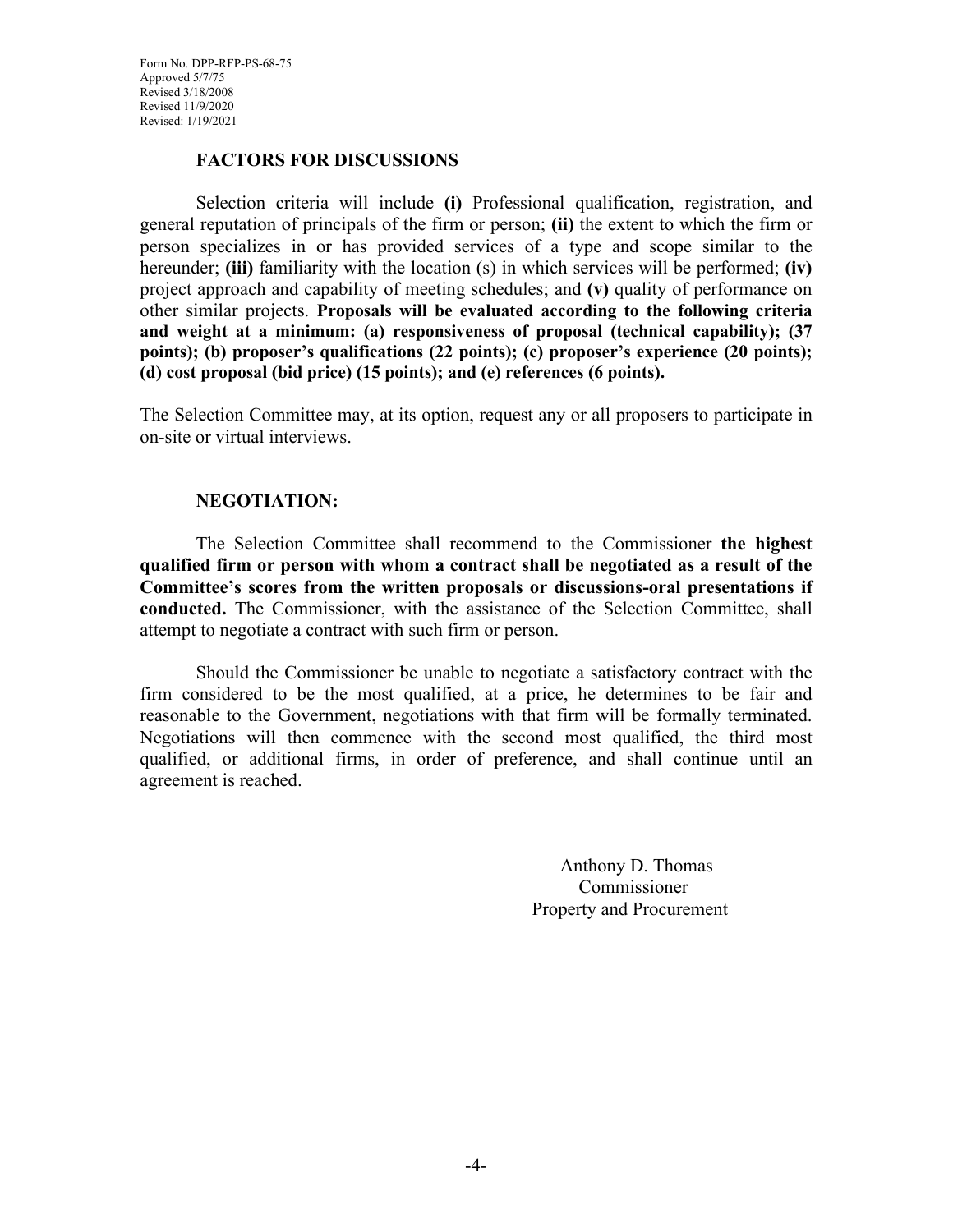Form No. DPP-RFP-PS-68-75 Approved 5/7/75 Revised 3/18/2008 Revised 11/9/2020 Revised: 1/19/2021

# **INSTRUCTION TO PROPOSERS**

# **A. NOTICE**

# **RFP-001-T-2022 (P)- CZM Coastal Enhancement Program**

Information provided in the scope of work is to be used only for purposes of preparing a proposal. It is further expected that each bidder will read the scope of work thoroughly, for failure to meet certain specified conditions may invalidate the proposal.

The Government of the Virgin Islands herein after referred to as GVI, reserves the right to reject any or all proposals or any portion thereof and to accept the proposal deemed most advantageous to GVI. The **price** shall not be the sole criterion of awarding this project. Scope and quality of work proposed and the ability of the bidder to complete this type of project shall also be considered.

Applicants are requested to submit proposals on the basis of the scope of work. Alternative proposals recommending new features and technology other than that requested in the scope of work will receive consideration providing such new features and/or technology is clearly explained. Any exceptions to the requirements requested herein must be clearly noted in writing and be included as part of the proposal.

The information contained herein is believed to be accurate but is not to be considered in any way as a warranty. Request for additional information clarifying the Scope of Work should be directed in writing to the **Assistant Commissioner of Procurement, Lisa Alejandro** at **lisa.alejandro@dpp.vi.gov.**

# **B. STATEMENT OF PURPOSE**

To assist the Government of the Virgin Islands in meeting the requirement for the following services: **RFP- 001-T-2022 (P)- CZM Coastal Enhancement Program**

Every five years, states and territories are encouraged to conduct self-assessments of their coastalmanagement programsto determine problems and enhancement opportunities within each of thenine enhancement areas- and to assess the effectiveness of existing management efforts to address identified problems. Each coastal management program identifies high-priority management issues, as well as important needs and information gaps the program must fill to address these issues. The last phase I assessment was done in 2018 and is provided as Addendum II, however Phase II was never completed.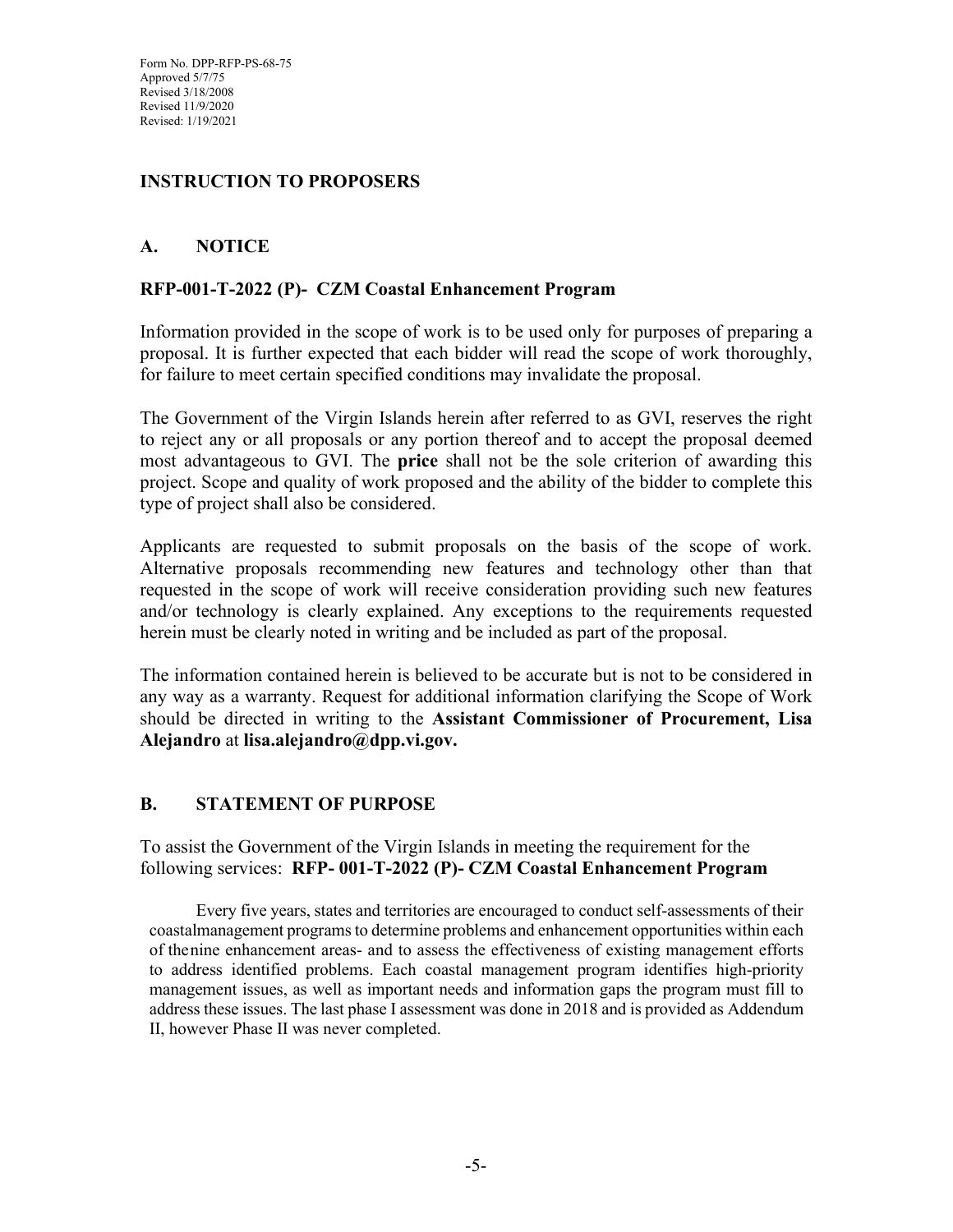### **C. PROPOSE SCOPE OF WORK**

This bid seeksto find a qualified contractor who will complete the development of the assessmentand strategy. This contract will be divided into three tasks with three deliverables: the assessment, the strategy, and proof of stakeholder and public engagement.

#### **I. The Assessment**

The Assessment must:

- 1. Determine the extent to which problems and opportunities for program enhancement existwithin each of the enhancement area objectives;
- 2. Determine the effectiveness of existing management efforts to address identified problems; and
- 3. Identify high priority needs for program enhancement. The assessment provides the factsfor the Division of Coastal Zone Management and the NOAA Office of Coastal Managementto determine what program improvements are needed. For this assessment and strategy cycle, the assessment process is being broken down into two phases to enable CMPs to target their assessments more easily to high priority enhancement areas for the program:Phase I (high-level) and Phase II (in-depth).

Phase I - The selected contractor will assist DPNR/CZM in completing a high-level assessment oftheir program in all nine enhancement areas using the Phase I assessment templates provided inAppendix A of the Section 309 Guidance (Addendum I). At the beginning of the assessment development process, the contractor will carefully review the objectives of each enhancement area contained within the 309 Guidance document and how DPNR/CZM assessed and ranked each objective during the previous assessment in 2018 (Addendum II). The NOAA program liaisonshall be interviewed by the contractor to discuss potential issues and priorities for the program, review the basic assessment process, and discuss how DPNR/CZM plans to engage stakeholdersand the public during the assessment process (see Section 9 of Addendum I for indepth discussion of stakeholder and public engagement).

Phase II assessment- For any enhancement areas ranked as a high priority after the Phase I assessment, an in-depth assessment shall be conducted using the appropriate Phase II assessment templates provided in Appendix B of the 309 Guidance Document to further explore potential problems, opportunities for improvement, and specific needs. The selected contractor must work with DPNR/CZM and the program liaison to determine what would be most appropriatefor the program given the high priority needs and available resources.

#### **II. The Strategy**

The strategy must address high priority needs for program enhancement within one or more enhancement areas that were identified through the program's self-assessment. The strategy shall establish clear goals and a pathway and method to reach those goals during the next five years. Programs should only develop strategies for activities intended to be funded and implemented given the anticipated level of Section 309 funding. Strategies must be designed to lead to a program change. The full program change does not necessarily need to be achieved during this five-year assessment and strategy cycle as long as the plan to work towards that change has been established within this cycle.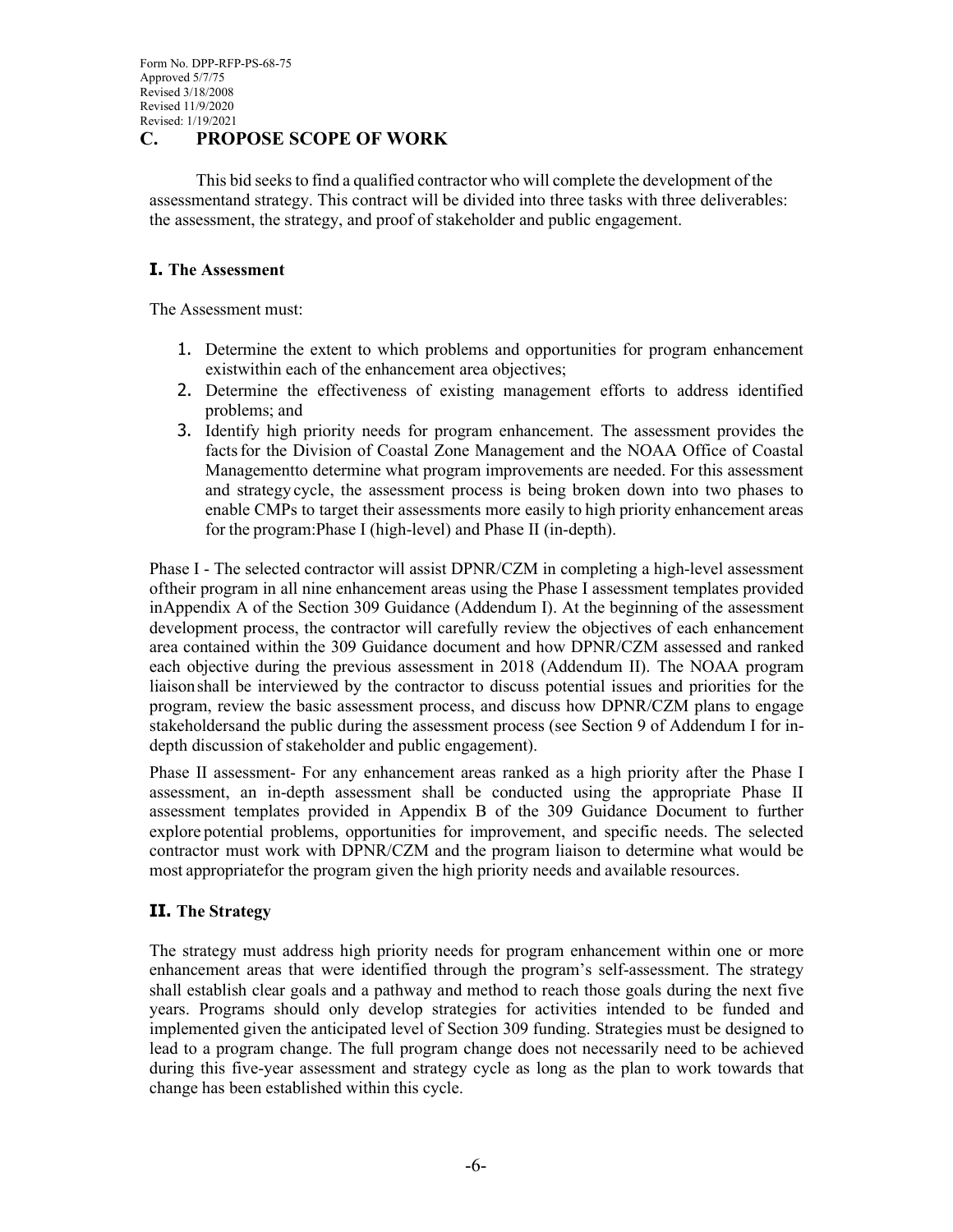#### **III. STAKEHOLDER AND PUBLIC ENGAGEMENT**

The Coastal Zone Management Act (CZMA) places a strong emphasis on public participation and encourages the participation, coordination, and cooperation with and among appropriate local, state, federal, and regional groups to help carry out the goals of the CZMA. In keeping with the intent of the CZMA, the selected contractor will be required to provide opportunities for key stakeholders and the public to be engaged in and help inform the development of the assessmentand strategy. These opportunities are outlined in the Addendum I.

#### **TIMELINE**

The contractor will be given six months to complete the entire project. Specific deadlines are detailed below.

- Project initiation must commence within 21 days of the acceptance by the winning bidder.
- Completion of the assessment templates and internal ranking of priorities is to be completed within 45 days of the project.
- Initiation of the stakeholder engagement process is to commence 45 days after the completion of the assessment templates, following public notice of the draft findings of the assessment areas.
- Completion of the stakeholder engagement process shall be completed on all three islands within 10 working days.
- Incorporation of stakeholder input is to be completed and a draft Phase I Assessmentis to be prepared for submission to NOAA within 21 days.
- Following receipt of comments from NOAA on the Phase I Assessment, the contractorwill develop with CZM and the program liaison the priority strategies; the draft strategy will be prepared for public comment within 45 days receipt of comments from NOAA.
- Stakeholder engagement is to again take place within 10 days on all three islands following a public notice period.
- The final Assessment and Strategy document is to be prepared and submitted to NOAAwithin 30 days following the completion of the stakeholder engagement process.

#### **D. TIMETABLE**

**Last Day for Written Clarification is Friday, October 22, 2021 at 12:00 noon**  Atlantic Standard Time.

#### **E. SUBMISSION OF PROPOSAL**

All interested parties shall submit *one* **(1)** electronic copy of proposals, which are to be delivered to the Department of Property and Procurement no later than **Monday, Monday 8, 2021 at 4:30 p.m.** Atlantic Standard Time.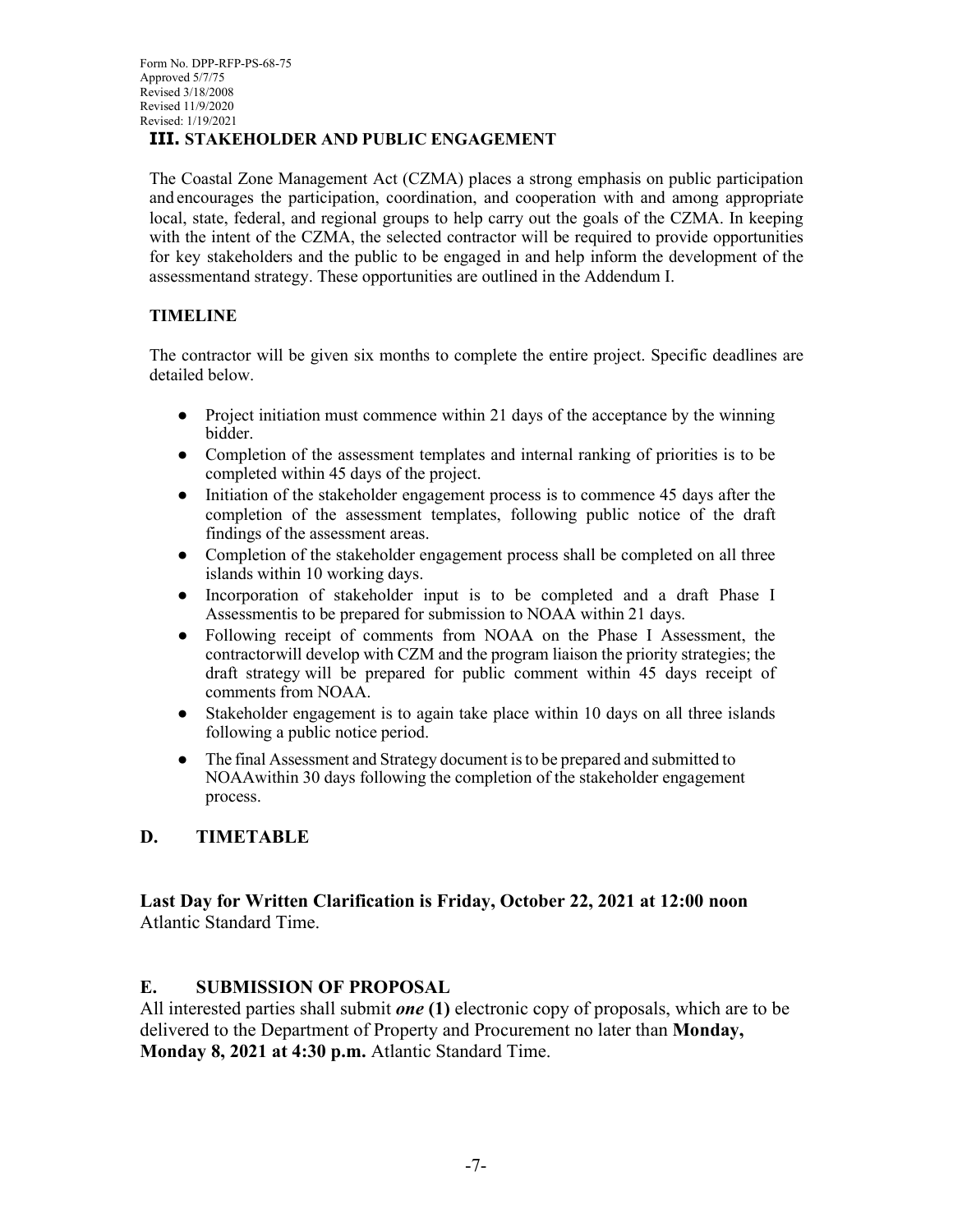Electronic submissions must include the Company's Name – Solicitation Number and Due Date in the Subject Line of the email. For Example, ABC Company, Inc. – RFP No. 001 – T-2020(P) – March 16, 2020.

The First Page of each electronic submission must also include Company's Name – Solicitation Number and Due Date. The second page of each electronic submission must only contain the following words in red font: "CONFIDENTIAL BID SUBMISSION"

|      | To         | ebids proposals@dpp.vi.gov;                                |
|------|------------|------------------------------------------------------------|
| Send | -Cc        |                                                            |
|      | <b>Bcc</b> |                                                            |
|      |            | Subject ABC Company, Inc.-RFP-033-T-2020 (P)- May 22, 2020 |

All electronic submissions must be received at [ebids\\_proposals@dpp.vi.gov](mailto:at%20ebids_proposals@dpp.vi.gov) no later than the date and time listed in each advertisement. There will be no exceptions.

# **F. WITHDRAWALS OF PROPOSAL**

A proposal may be withdrawn at any time prior to the time specified as the closing time for acceptance of proposals. However, no proposal shall be withdrawn or canceled for a period of thirty (30) days after said closing time for acceptance of proposals, nor shall the successful provider withdraw, cancel, or modify the proposal, except at the request of GVI after having been notified that GVI has accepted proposal.

# **G. INTERPRETATION OF SPECIFICATIONS**

If any person contemplating submitting a proposal requires clarification of any part of the scope of work, he/she may submit to the GVI a written request for an interpretation thereof to the **Assistant Commissioner of Procurement, Lisa Alejandro** at **lisa.alejandro@dpp.vi.gov**. GVI will not respond to questions received after the above established date. The person submitting the request will be responsible for its prompt delivery. Any interpretation of the scope of work will be made in writing to all prospective providers. Oral explanations will not be binding.

# **H. CONSIDERATION OF PROPOSAL**

The Commissioner of Property and Procurement shall represent and act for GVI in all matters pertaining to the scope of work and contract in conjunction therewith. **This RFP does not commit GVI to the award of a contract or pay**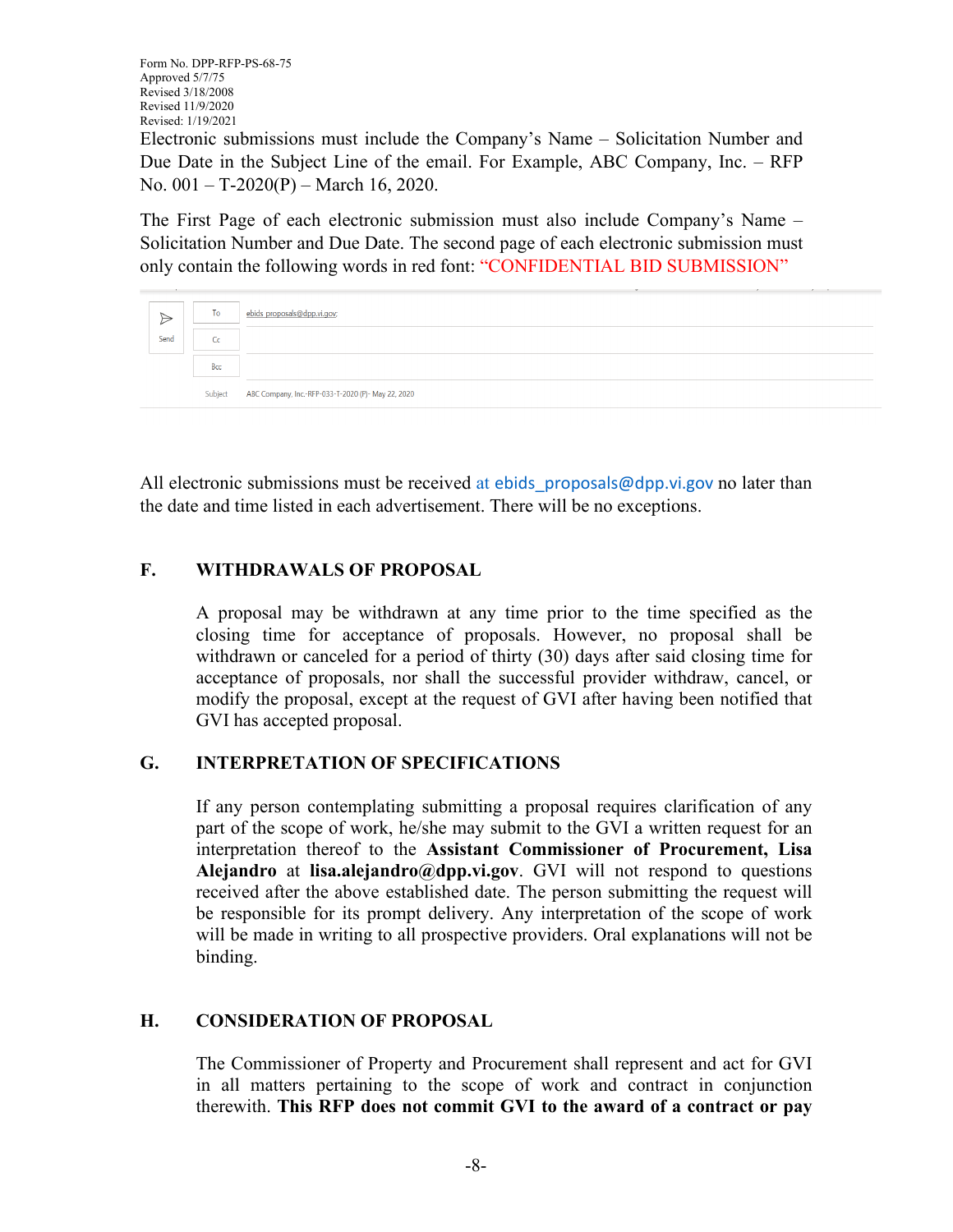**of any cost incurred in preparing and submitting proposals in anticipation of a contract. GVI reserves the right to reject any or all proposals and to disregard any informality and/or irregularity in the proposal when, in its opinion, the best interest of GVI will be served by such action.** Proposals failing to provide some of the items in the scope of work shall not be rejected per se, but any deviations from the scope must be clearly noted.

# **I. ACCEPTANCE OF PROPOSALS**

GVI will notify in writing acceptance of one of the proposals. Failure to provide any supplementary documentation to comply with the respondent's proposal may be grounds for disqualification.

## **J. CONTENTS OF PROPOSAL**

The following is a list of information to be included in the written proposal. The documents listed under this section are required for submission of a proposal in response to this RFP, and failure to comply with any requirement as outlined may disqualify the respondent.

- 1. Organization:
	- a. Introductory letter about the respondent:
		- i. Name, address, email, and telephone numbers.
		- ii. Type of service for which individual/firm is qualified.
	- b. Provide a list of staff available for the project (Local & Off-Territory)
	- c. Current Business License or state register for the services being advertised. All bidders bidding as a Joint Venture must be licensed as a Joint Venture in the US Virgin Islands
	- d. Current trade name registration certification; if applicable
	- e. Certificate of Good Standing dated July 1, 2021, or later
	- f. Articles of Incorporation (For Corporations) or Articles of Organization for (LLC's) or Statement of Qualification (Limited Partnerships), if applicable.
	- g. Corporate Resolution or equivalent identifying the person who is authorized to act for the respondent with respect to this RFP.
- 2. Sub-Contractors:
	- a. Provide listing of Sub-Contractors that shall be retained for this project including phone numbers.
	- b. Provide what percentage of work will be sub-contracted.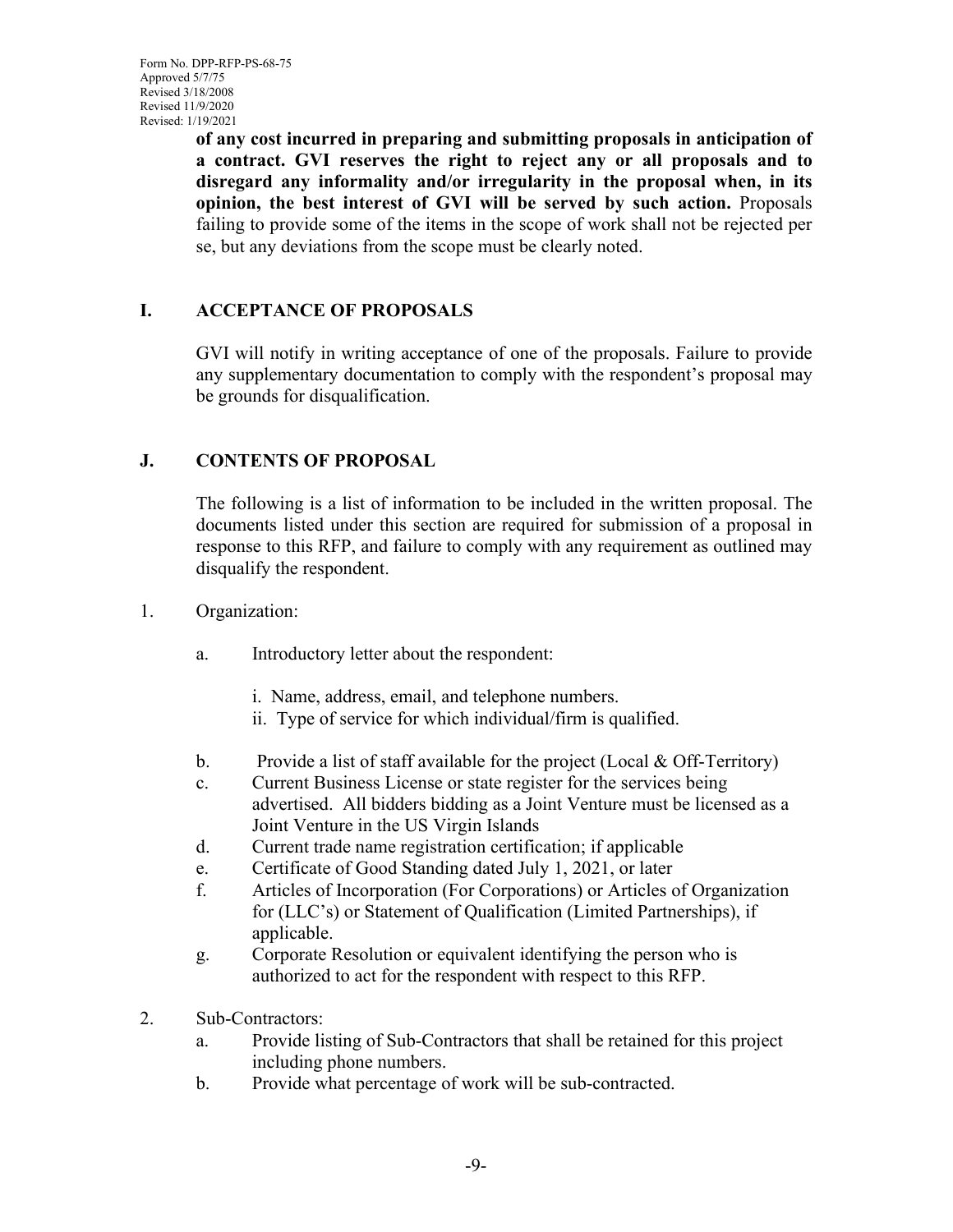Form No. DPP-RFP-PS-68-75 Approved 5/7/75 Revised 3/18/2008 Revised 11/9/2020 Revised: 1/19/2021

#### 3. Staffing:

a. Provide a listing of staff available for the project.

Discuss how the Respondent would propose to staff this project. Key project team members shall be identified by name, title, and specific responsibilities on the project. An organizational chart for the project team and resumes for key Respondent personnel shall be included. Personnel will be an important factor considered by the review committee. Changes in key personnel may be cause for rejection of the proposal.

- 4. Project Experience:
	- a. Provide a list of projects performed within the last three (3) years. Include a brief description of the work performed and cost of each project.
	- b. Provide a list of projects currently being performed. Include a brief description of the project and percentage completed.
- 5. Project Approach:
	- a. The respondent applying to this solicitation will describe how you will approach this project and availability to perform the services requested.
- 6. References Letters: 3 letters minimum related to the projected being solicited. To obtain maximum allotted points, each letter must:
	- a. Include information about past performance on similar project from authorized representative;
	- b. Include a working telephone number; and email address to be contacted; and
	- c. Notarized.
- 7. Proof of Sam.Gov registration
- 8. **A Cost Proposal -** Prospective respondents should submit an estimate of project costs. Do NOT use "TBD" (to be determined) or similar annotations in the cost estimates. The GVI is asking prospective respondents to estimate costs for all categories with the understanding that they may have to make assumptions. Such assumptions should be stated. Failure to fully provide cost and work effort estimates may lead to elimination. The prospective respondent's Pricing Proposal structure must be aligned with the prospective vendor's work plan. The GVI will use the prospective respondent's Pricing Proposal structure as the basis for a Payment Schedule. A prospective vendor's initial offer should be based on the most favorable terms available. The GYI may, however, have discussions with those prospective respondents that it deems, in its discretion, to